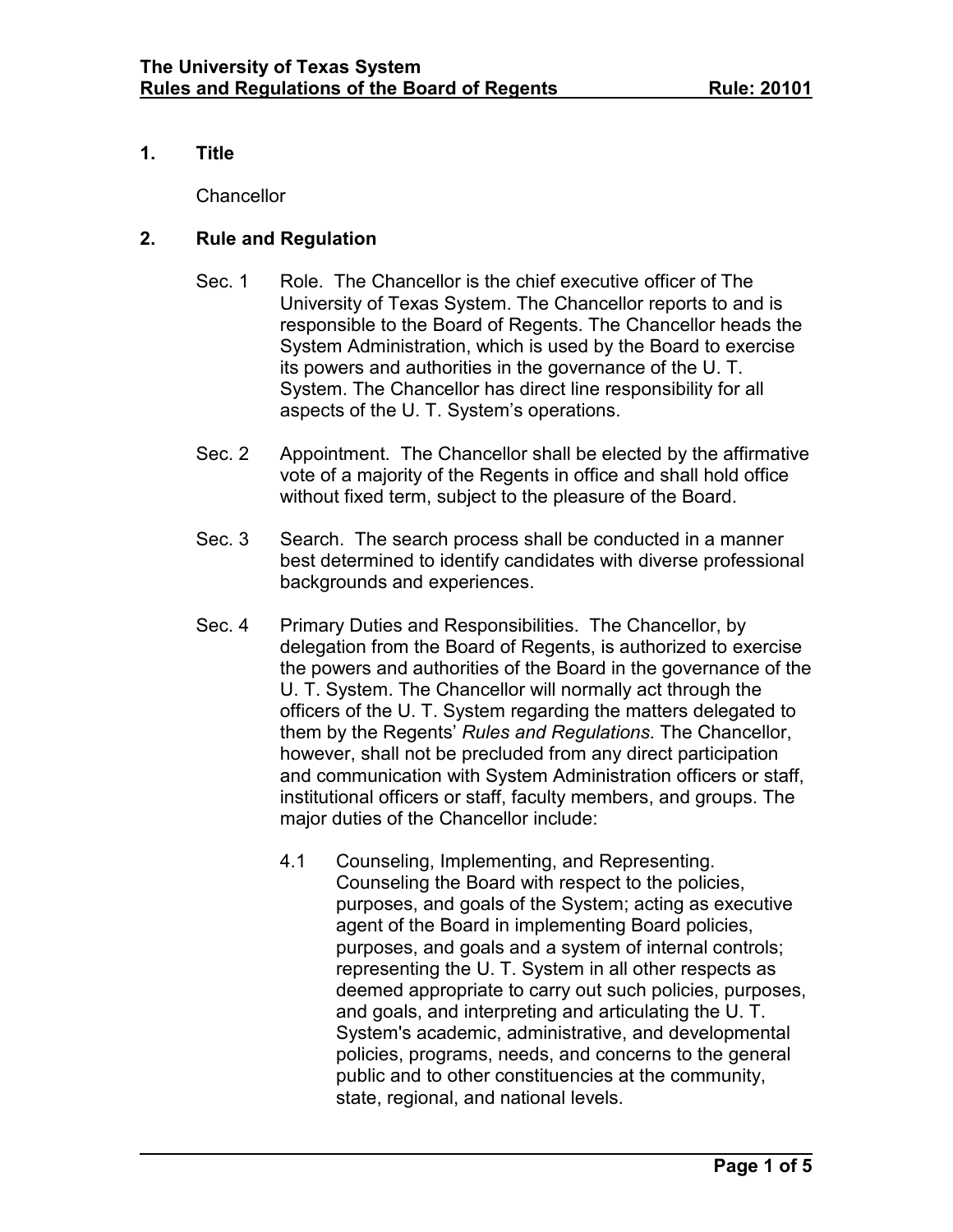- 4.2 Strategic Planning. Preparing a strategic plan for the U. T. System for recommendation to the Board of Regents in consultation with the institutional presidents. The proposed plan should include periodic adjustments to the mission statement; assessments of the internal and external environment; and recommendations for U. T. System goals, priorities, and benchmarks of progress in academic programs, service, capital expenditures, and the allocation of financial resources.
- 4.3 Directing. Directing the management and administration of System Administration and all institutions of the U. T. System.
- 4.4 Organizing. Reviewing periodically the organization of the System Administration and the institutions of the U. T. System and reporting to the appropriate standing committees of the Board of Regents and to the Board recommendations for changes in organization, assignments, and procedures.
- 4.5 Preparing and Approving Recommendations. Preparing and approving appropriate recommendations to the Board of Regents and standing committees of the Board along with the appropriate Executive Vice Chancellor, Vice Chancellor, or president of an institution.
- 4.6 Budgeting. Preparing and approving annual operating budgets for the System Administration and the institutions of the U. T. System and submitting recommendations to the Board of Regents.
- 4.7 Preparing Legislative Submissions. Preparing and approving biennial legislative submissions to the Legislative Budget Board and to the Governor for the System Administration and the institutions of the U. T. System for the consideration of the Board of Regents in accordance with Rule [20501](http://www.utsystem.edu/board-of-regents/rules-regulations/rules/20501-accounting-budgets-and-legislative-appropriations) of the Regents' *Rules and Regulations*.
- 4.8 Fund Development. Serving as the chief executive officer for fund development and as the agent of the Board of Regents for the discharge of development responsibilities. Defining for the Board, at periodic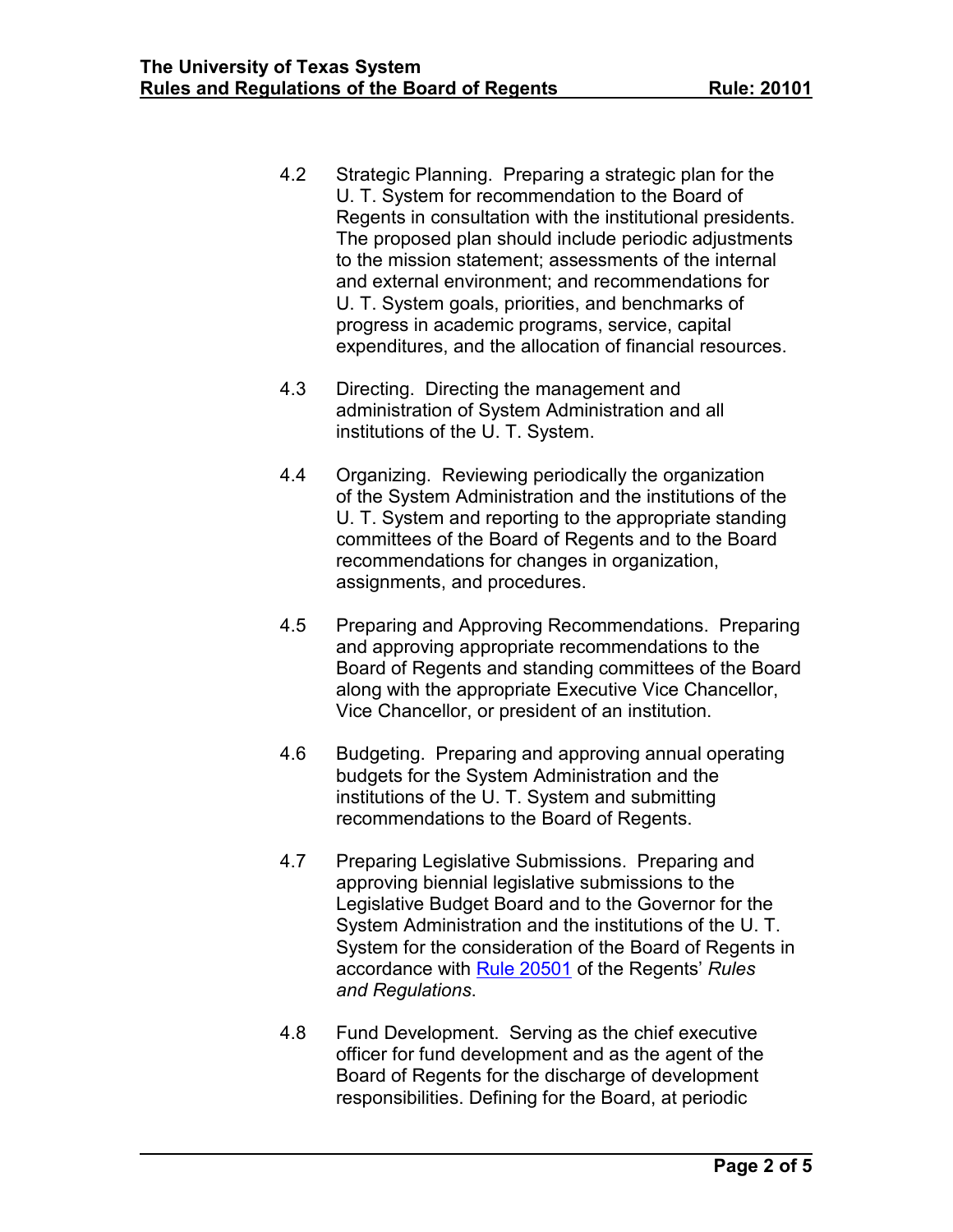intervals, descriptions of current and future needs, as determined by the presidents and System Administration, taking into account recommendations from institutions development boards.

- 4.9 Appointment of Officers. Appointing the Executive Vice Chancellors, Vice Chancellors, and the Chief Compliance and Risk Officer. Appointments shall be made after consultation with the Chairman of the Board and shall comply with the Board's policy on the compensation of key executives as set forth in Rule [20203](http://www.utsystem.edu/board-of-regents/rules-regulations/rules/20203-compensation-key-executives) of these *Rules and Regulations*. The Chancellor may also approve the payment of reasonable supplemental salary for an individual assuming additional duties including those of an interim appointment, following consultation with the Chairman.
- 4.10 Nominating Chief Audit Executive. Nominating candidates for the position of Chief Audit Executive for appointment by the Board of Regents, as outlined in [Rule](http://www.utsystem.edu/board-of-regents/rules-regulations/rules/20401-audit-and-compliance) [20401](http://www.utsystem.edu/board-of-regents/rules-regulations/rules/20401-audit-and-compliance) of these *Rules and Regulations*.
- 4.11 Oversight of UTIMCO. Serving, if appointed by the Board of Regents, on the Board of Directors of The University of Texas/Texas A&M Investment Management Company (UTIMCO). Generally overseeing the operations of UTIMCO and coordinating interaction between the U. T. System and UTIMCO. Ensuring that UTIMCO implements the core investment functions delegated by the Board of Regents in conformance with the Regents' *Rules and Regulations*, the Investment Management Services Agreement, and the Investment Policy Statements adopted by the Board. Directing UTIMCO in areas other than core investment functions such as relations with the media, intergovernmental relations, and public disclosure issues. Recommending to the Board of Regents, in its fiduciary role, an effective oversight system for the proper management of UTIMCO, including, but not limited to clear procedures for the selection of UTIMCO directors; process for budget review; and periodic review of the Investment Management Services Agreement.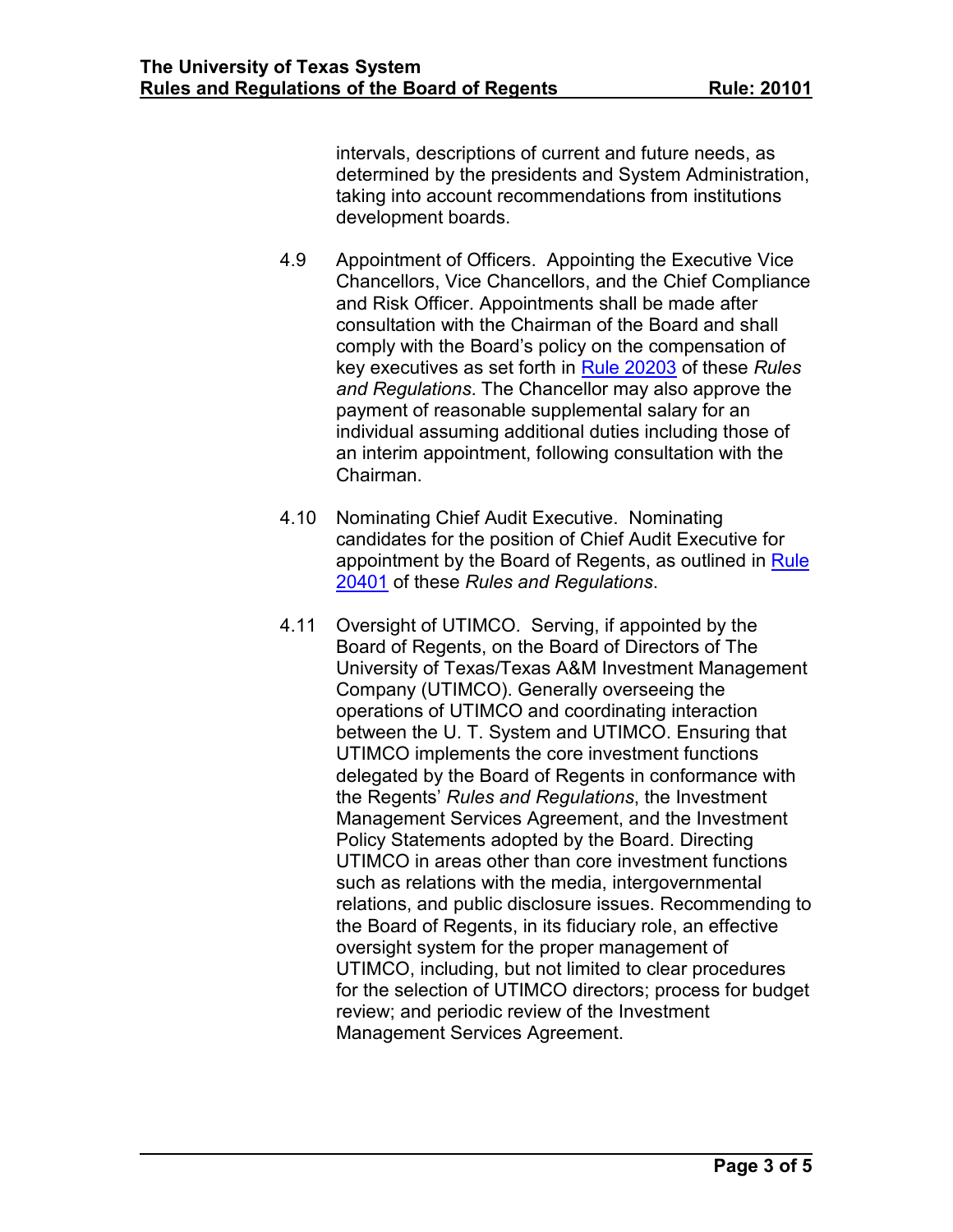#### **3. Definitions**

None

## **4. Relevant Federal and State Statutes**

*Texas Education Code* [Section](http://www.statutes.legis.state.tx.us/Docs/ED/htm/ED.51.htm#51.353) 51.353, Responsibility of System **Administration** 

*Texas Education Code* [Section](http://www.statutes.legis.state.tx.us/Docs/ED/htm/ED.65.htm#65.16) 65.16, System Central Administration Office; Executive Officer

*Texas Education Code* [Section 66.08](http://www.statutes.legis.state.tx.us/Docs/ED/htm/ED.66.htm#66.08) – Investment Management

*Texas Government Code* [Chapter 669,](http://www.statutes.legis.state.tx.us/Docs/GV/htm/GV.669.htm) Restrictions on Certain Actions Involving Executive Head of State Agency

### **5. Relevant System Policies, Procedures, and Forms**

Regents' *Rules and Regulations,* Rule [20401](http://www.utsystem.edu/board-of-regents/rules-regulations/rules/20401-audit-and-compliance) – Audit and Compliance Programs

Regents' *Rules and Regulations,* Rule [20501](http://www.utsystem.edu/board-of-regents/rules-regulations/rules/20501-accounting-budgets-and-legislative-appropriations) – Accounting, Operating Budgets, and Legislative Appropriation Requests

### **6. Who Should Know**

**Administrators** 

### **7. System Administration Office(s) Responsible for Rule**

Office of the Board of Regents

### **8. Dates Approved or Amended**

September 27, 2019 Editorial amendment to Section 4.9 made September 25, 2018 Editorial amendment to Section 4.11 made on June 23, 2017 Editorial amendment made May 25, 2017, per Board action on May 10, 2017 February 11, 2016 Editorial amendment to Section 3.9 made July 13, 2015 Editorial amendments to Section 3.12 and Number 4 made March 13, 2015 Editorial amendments to Section 3.11 and Number 4 made April 4, 2014 Editorial amendment to Section 3.10 made March 17, 2008 August 10, 2006